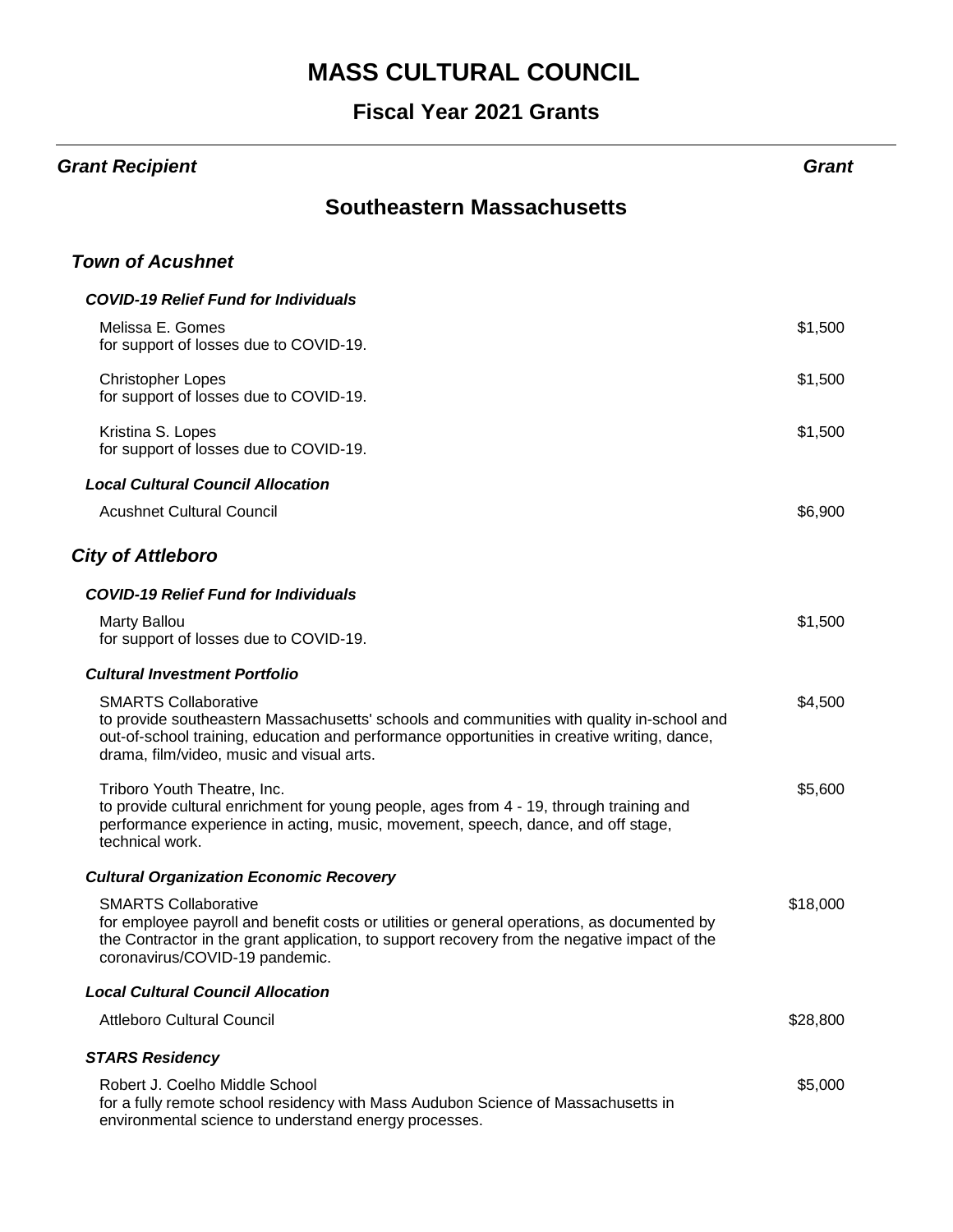| <b>Grant Recipient</b>                                                                                                                                                                                      | <b>Grant</b> |
|-------------------------------------------------------------------------------------------------------------------------------------------------------------------------------------------------------------|--------------|
| <b>Hill-Roberts Elementary School</b><br>for a fully remote school residency with Mass Audubon's Science of Massachusetts in<br>environmental science to understand energy processes.                       | \$4,450      |
| <b>Town of Berkley</b>                                                                                                                                                                                      |              |
| <b>Local Cultural Council Allocation</b>                                                                                                                                                                    |              |
| <b>Berkley Cultural Council</b>                                                                                                                                                                             | \$5,800      |
| <b>Town of Dartmouth</b>                                                                                                                                                                                    |              |
| <b>COVID-19 Relief Fund for Individuals</b>                                                                                                                                                                 |              |
| <b>Brittany Baglini</b><br>for support of losses due to COVID-19.                                                                                                                                           | \$1,500      |
| Allison Kenner Brodsky<br>for support of losses due to COVID-19.                                                                                                                                            | \$1,500      |
| Dean D. Cassell<br>for support of losses due to COVID-19.                                                                                                                                                   | \$1,500      |
| Suzanne M. Chouinard<br>for support of losses due to COVID-19.                                                                                                                                              | \$1,500      |
| <b>Austin Pereira</b><br>for support of losses due to COVID-19.                                                                                                                                             | \$1,500      |
| Carol W. Wood<br>for support of losses due to COVID-19.                                                                                                                                                     | \$1,500      |
| <b>Cultural Investment Portfolio</b>                                                                                                                                                                        |              |
| Lloyd Center for the Environment, Inc.<br>to promote long-term conservation of natural resources through education and research,<br>and to inspire and empower citizens to make wise environmental choices. | \$12,100     |
| <b>Folk Arts and Heritage</b>                                                                                                                                                                               |              |
| Elizabeth James-Perry<br>for an apprenticeship with Erin Genia.                                                                                                                                             | \$7,600      |
| <b>Local Cultural Council Allocation</b>                                                                                                                                                                    |              |
| Dartmouth Cultural Council                                                                                                                                                                                  | \$13,200     |
| <b>STARS Residency</b>                                                                                                                                                                                      |              |
| Joseph DeMello School<br>for a fully remote school residency with Motoko in visual arts and mathematics.                                                                                                    | \$3,850      |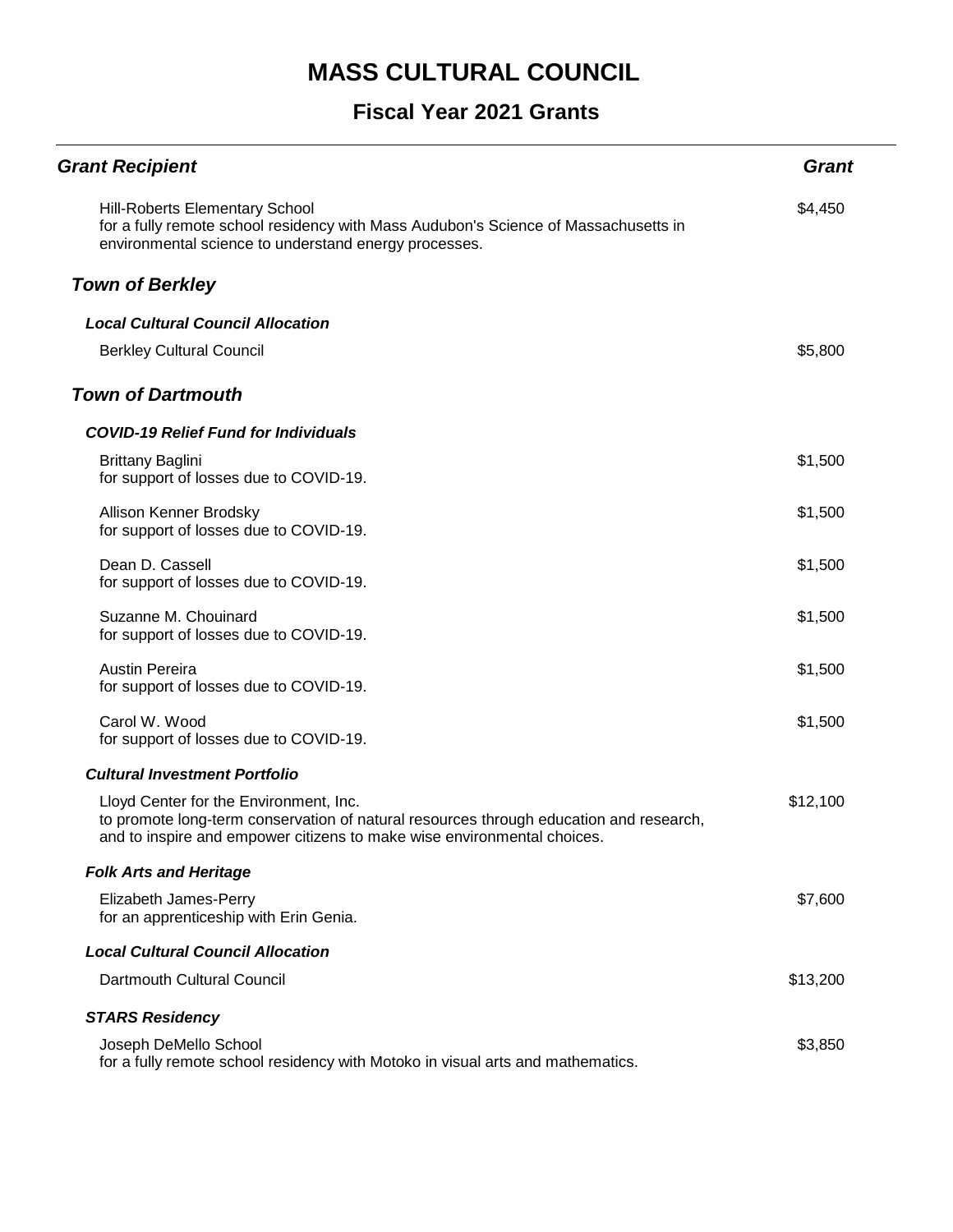#### **Fiscal Year 2021 Grants**

| <b>Grant Recipient</b>                                                                                                                                                                                                                                                                 | <b>Grant</b> |
|----------------------------------------------------------------------------------------------------------------------------------------------------------------------------------------------------------------------------------------------------------------------------------------|--------------|
| <b>Town of Dighton</b>                                                                                                                                                                                                                                                                 |              |
| <b>COVID-19 Relief Fund for Individuals</b>                                                                                                                                                                                                                                            |              |
| Rhonda M. Fazio<br>for support of losses due to COVID-19.                                                                                                                                                                                                                              | \$1,500      |
| <b>Local Cultural Council Allocation</b>                                                                                                                                                                                                                                               |              |
| <b>Dighton Cultural Council</b>                                                                                                                                                                                                                                                        | \$6,000      |
| <b>Town of Easton</b>                                                                                                                                                                                                                                                                  |              |
| <b>COVID-19 Relief Fund for Individuals</b>                                                                                                                                                                                                                                            |              |
| Lisa J. Hadley<br>for support of losses due to COVID-19.                                                                                                                                                                                                                               | \$1,500      |
| <b>Local Cultural Council Allocation</b>                                                                                                                                                                                                                                               |              |
| <b>Easton Cultural Council</b>                                                                                                                                                                                                                                                         | \$11,100     |
| <b>Massachusetts Cultural Districts Initiative</b>                                                                                                                                                                                                                                     |              |
| <b>Shovel Town Cultural District</b><br>to expand outdoor cultural activities following "safe" COVID-19 guidelines and to co-sponsor<br>new non-profits that deal with issues of depression and isolation with emphasis on the<br>elderly and Veterans suffering from PTSD and trauma. | \$7,500      |
| <b>Town of Fairhaven</b>                                                                                                                                                                                                                                                               |              |
| <b>COVID-19 Relief Fund for Individuals</b>                                                                                                                                                                                                                                            |              |
| Catherine E. Carter<br>for support of losses due to COVID-19.                                                                                                                                                                                                                          | \$1,500      |
| Brandon J. Freitas<br>for support of losses due to COVID-19.                                                                                                                                                                                                                           | \$1,500      |
| Julie Loranger<br>for support of losses due to COVID-19.                                                                                                                                                                                                                               | \$1,500      |
| Michael G. Pietragalla<br>for support of losses due to COVID-19.                                                                                                                                                                                                                       | \$1,500      |
| <b>Cultural Organization Economic Recovery</b>                                                                                                                                                                                                                                         |              |
| Whitfield-Manjiro Friendship Society<br>for employee payroll and benefit costs or utilities or general operations, as documented by<br>the Contractor in the grant application, to support recovery from the negative impact of the<br>coronavirus/COVID-19 pandemic.                  | \$7,000      |
| $10.14 \cdot 10.10$ $20.100$ $11.8$ $11.000$                                                                                                                                                                                                                                           |              |

#### *Local Cultural Council Allocation*

Fairhaven Cultural Council **\$9,100** Space 2011 12:30 and 2012 12:30 and 30,100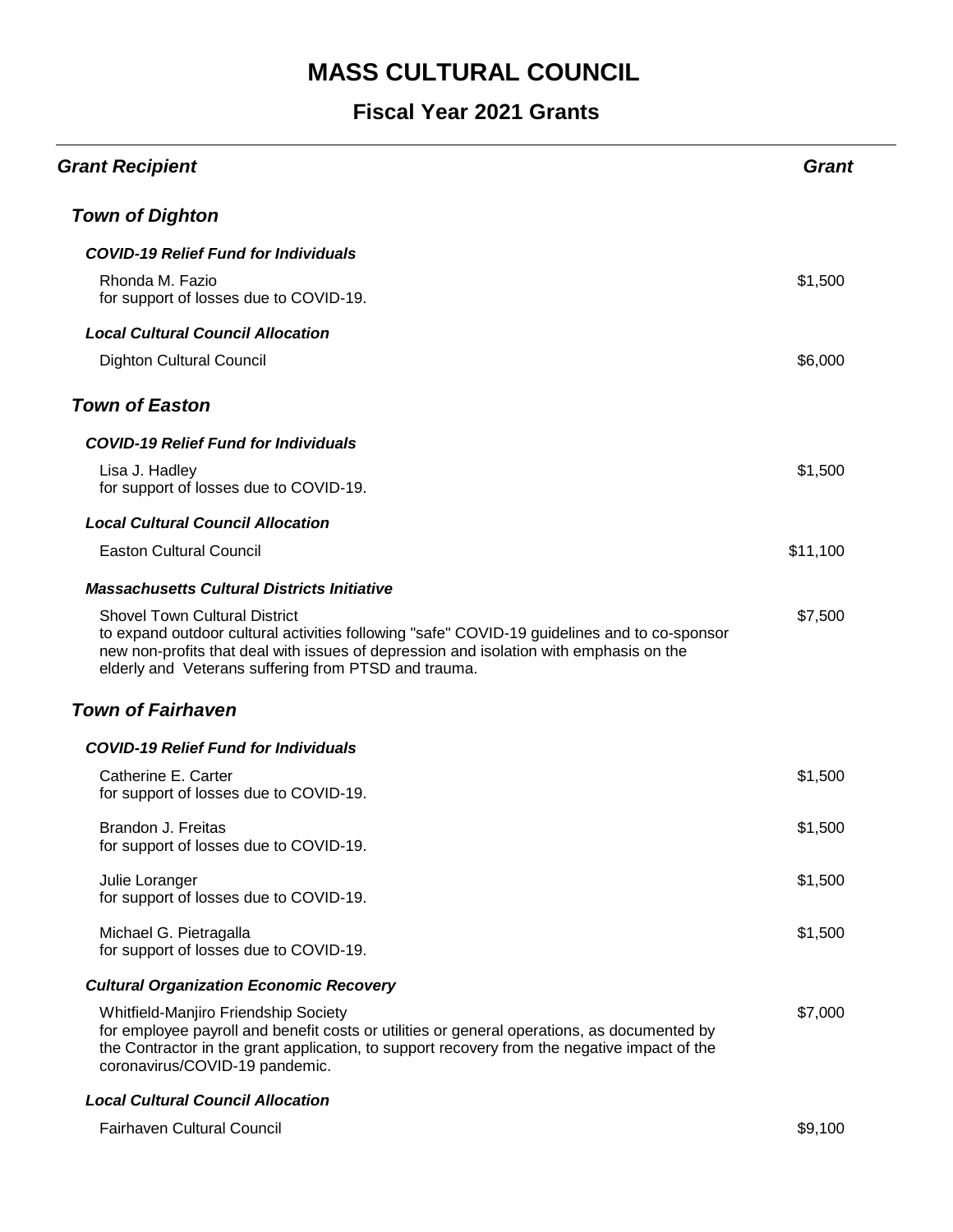| <b>Grant Recipient</b>                                                                                                                                                                                                                                                                | <b>Grant</b> |
|---------------------------------------------------------------------------------------------------------------------------------------------------------------------------------------------------------------------------------------------------------------------------------------|--------------|
| <b>City of Fall River</b>                                                                                                                                                                                                                                                             |              |
| <b>COVID-19 Relief Fund for Individuals</b>                                                                                                                                                                                                                                           |              |
| Melissa A. Costa Doyle<br>for support of losses due to COVID-19.                                                                                                                                                                                                                      | \$1,500      |
| Nathan Davignon<br>for support of losses due to COVID-19.                                                                                                                                                                                                                             | \$1,500      |
| Harry G. Harvey IV<br>for support of losses due to COVID-19.                                                                                                                                                                                                                          | \$1,500      |
| Antone Henriques<br>for support of losses due to COVID-19.                                                                                                                                                                                                                            | \$1,500      |
| Louis Perreira<br>for support of losses due to COVID-19.                                                                                                                                                                                                                              | \$1,500      |
| <b>Cultural Facilities Fund</b>                                                                                                                                                                                                                                                       |              |
| On Stage Theatrical Productions, Inc.<br>for new outdoor lighting, air filtration systems for each of the studios, indoor lighting system<br>for filming, and a screen for vocal coaching.                                                                                            | \$5,700      |
| On Stage Theatrical Productions, Inc.<br>for a systems replacement plan.                                                                                                                                                                                                              | \$7,000      |
| <b>Cultural Investment Portfolio</b>                                                                                                                                                                                                                                                  |              |
| Gnome, Inc.<br>to support a one day live art event for artists to collaborate with children and adults with<br>disabilities.                                                                                                                                                          | \$1,000      |
| Narrows Center for the Arts, Inc.<br>to promote and develop an appreciation of the visual and the performing arts and to create<br>and develop an artistic and cultural center for the benefit of the public at large and the<br>citizens of Fall River, MA.                          | \$18,200     |
| <b>Cultural Organization Economic Recovery</b>                                                                                                                                                                                                                                        |              |
| Creative Arts Network, Inc.<br>for employee payroll and benefit costs or general operations, as documented by the<br>Contractor in the grant application, to support recovery from the negative impact of the<br>coronavirus/COVID-19 pandemic.                                       | \$4,000      |
| Little Theatre of Fall River, Inc.<br>for current mortgage payments, mortgage interest or rent or utilities or general operations,<br>as documented by the Contractor in the grant application, to support recovery from the<br>negative impact of the coronavirus/COVID-19 pandemic. | \$6,000      |
| <b>USS Massachusetts Memorial Committee</b><br>for employee payroll and benefit costs, as documented by the Contractor in the grant<br>application, to support recovery from the negative impact of the coronavirus/COVID-19<br>pandemic.                                             | \$100,000    |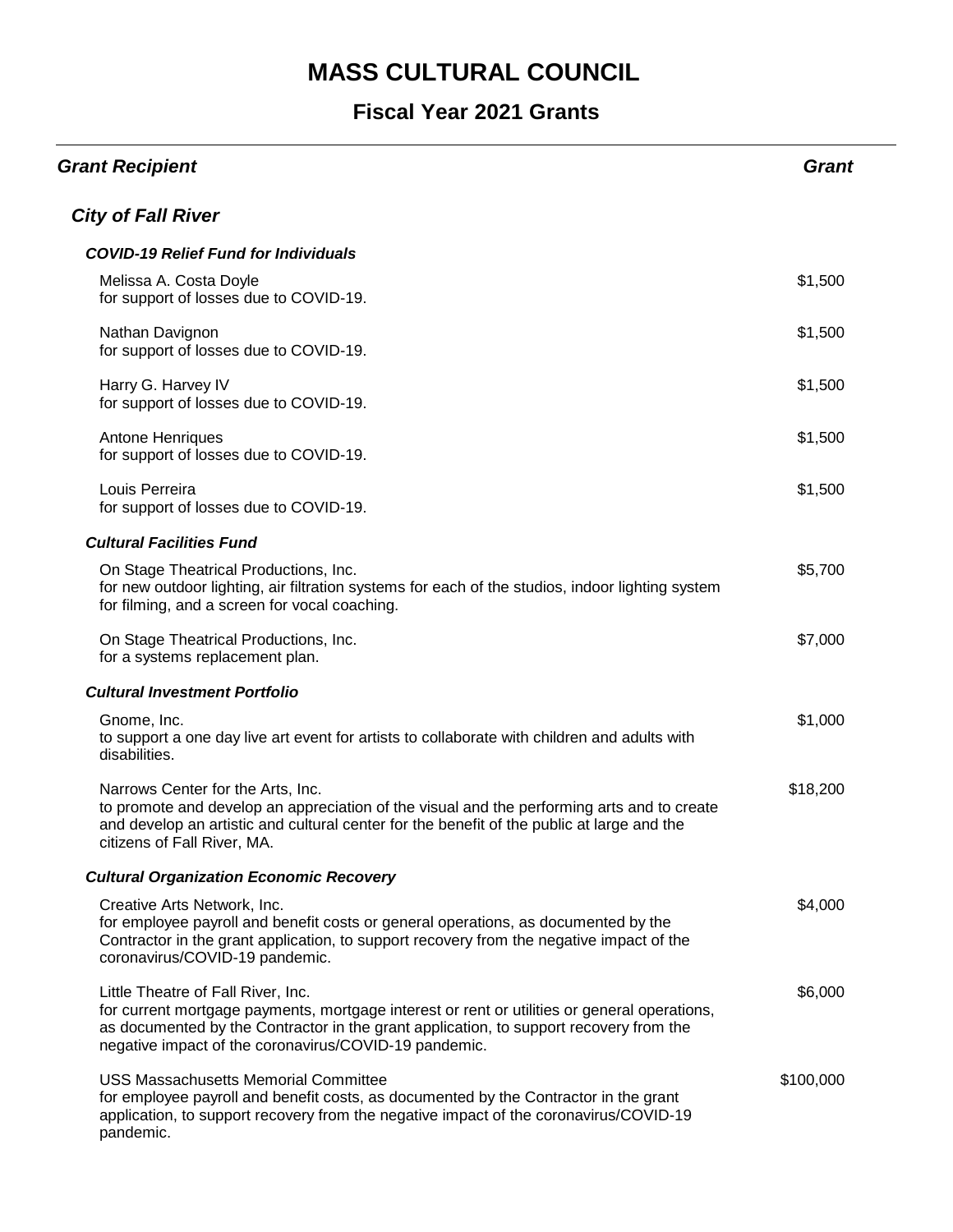| <b>Grant Recipient</b>                                                                                                                                                                                                                                                              | <b>Grant</b> |
|-------------------------------------------------------------------------------------------------------------------------------------------------------------------------------------------------------------------------------------------------------------------------------------|--------------|
| <b>Festivals - Fall/Winter</b>                                                                                                                                                                                                                                                      |              |
| Creative Arts Network, Inc.<br>to support Hydrangea Festival with the production, promotion and/or development of festival<br>audiences.                                                                                                                                            | \$500        |
| <b>Gaming Mitigation</b>                                                                                                                                                                                                                                                            |              |
| Narrows Center for the Arts, Inc.<br>to mitigate operation of gaming facilities that threaten the sustainability of non-profit and<br>municipal performing arts centers in Massachusetts by providing capital to preserve their<br>ability to compete in an unbalanced marketplace. | \$90,693     |
| <b>Local Cultural Council Allocation</b>                                                                                                                                                                                                                                            |              |
| <b>Fall River Cultural Council</b>                                                                                                                                                                                                                                                  | \$103,400    |
| <b>Massachusetts Cultural Districts Initiative</b>                                                                                                                                                                                                                                  |              |
| <b>Fall River Waterfront Cultural District</b><br>for a weekend long celebration of art, culture and remembrance focused on activities,<br>project and events addressing the impact COVID has had in the district.                                                                  | \$7,500      |
| <b>Universal Participation</b>                                                                                                                                                                                                                                                      |              |
| Gnome, Inc.<br>to create a training program that integrates surf and art therapy for our athletes.                                                                                                                                                                                  | \$3,000      |
| <b>Town of Freetown</b>                                                                                                                                                                                                                                                             |              |
| <b>COVID-19 Relief Fund for Individuals</b>                                                                                                                                                                                                                                         |              |
| Karen A. Chace<br>for support of losses due to COVID-19.                                                                                                                                                                                                                            | \$1,500      |
| Kenneth B. Reid<br>for support of losses due to COVID-19.                                                                                                                                                                                                                           | \$1,500      |
| Local Cultural Council Allocation                                                                                                                                                                                                                                                   |              |
| <b>Freetown Cultural Council</b>                                                                                                                                                                                                                                                    | \$6,100      |
| <b>Town of Mansfield</b>                                                                                                                                                                                                                                                            |              |
| <b>COVID-19 Relief Fund for Individuals</b>                                                                                                                                                                                                                                         |              |
| <b>Kalin Mitov</b><br>for support of losses due to COVID-19.                                                                                                                                                                                                                        | \$1,500      |
| Noah Preminger<br>for support of losses due to COVID-19.                                                                                                                                                                                                                            | \$1,500      |
| Paul J. Terranova<br>for support of losses due to COVID-19.                                                                                                                                                                                                                         | \$1,500      |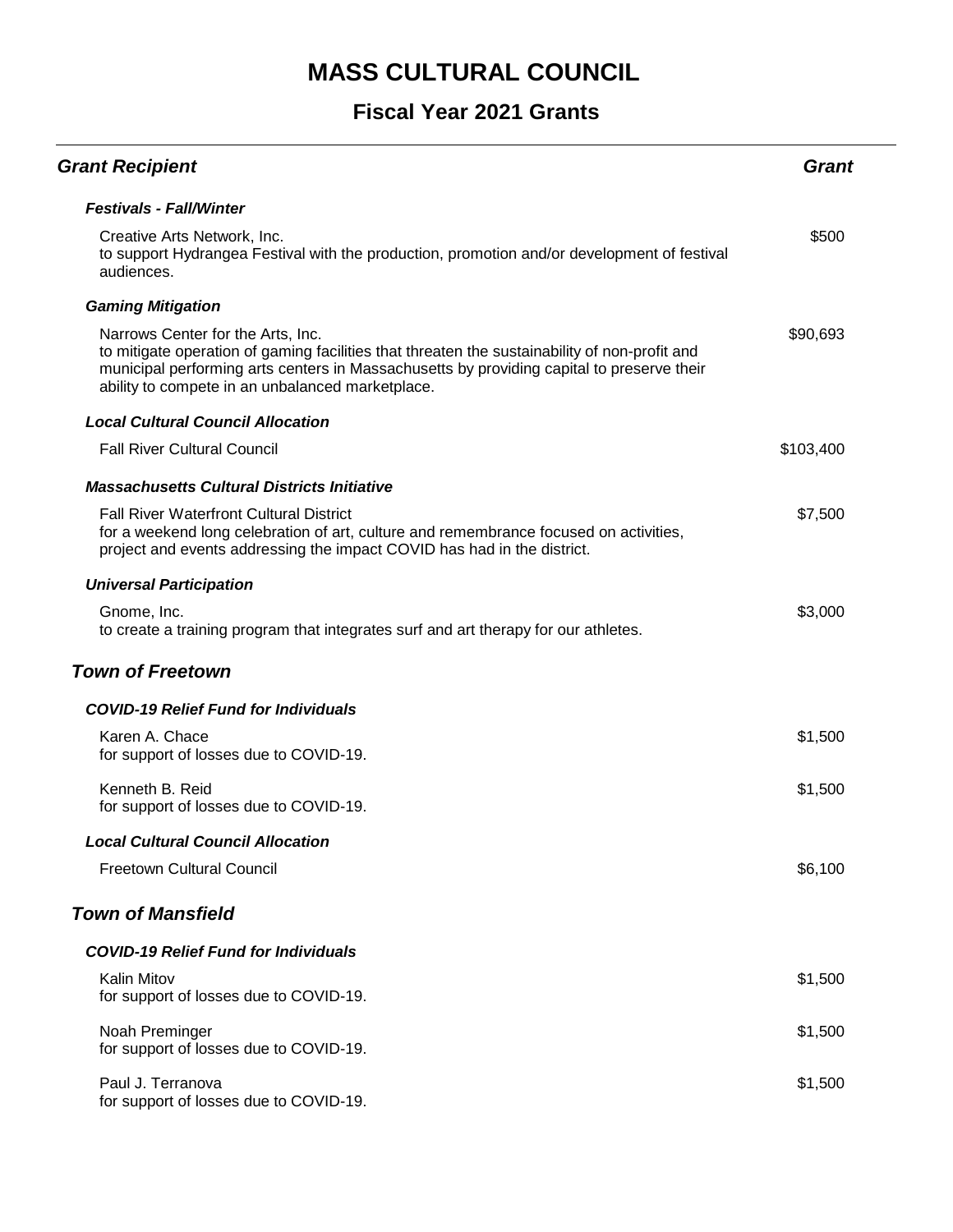| <b>Grant Recipient</b>                                                                                                                                                                                                                    | <b>Grant</b> |
|-------------------------------------------------------------------------------------------------------------------------------------------------------------------------------------------------------------------------------------------|--------------|
| Chefiatou Tokou<br>for support of losses due to COVID-19.                                                                                                                                                                                 | \$1,500      |
| <b>Cultural Investment Portfolio</b>                                                                                                                                                                                                      |              |
| <b>Massachusetts Educational Theater Guild</b><br>to promote and strengthen excellence, access and education in the theatrical arts for<br>students and teachers in public, private and parochial schools throughout the<br>Commonwealth. | \$6,200      |
| <b>Festivals - Fall/Winter</b>                                                                                                                                                                                                            |              |
| <b>Massachusetts Educational Theater Guild</b><br>to support METG Together with the production, promotion and/or development of festival<br>audiences.                                                                                    | \$500        |
| <b>Local Cultural Council Allocation</b>                                                                                                                                                                                                  |              |
| Mansfield Local Cultural Council                                                                                                                                                                                                          | \$9,100      |
| <b>City of New Bedford</b>                                                                                                                                                                                                                |              |
| <b>COVID-19 Relief Fund for Individuals</b>                                                                                                                                                                                               |              |
| Sophia Avramides<br>for support of losses due to COVID-19.                                                                                                                                                                                | \$1,500      |
| Candida Ros Baptista<br>for support of losses due to COVID-19.                                                                                                                                                                            | \$1,500      |
| Iva Brito<br>for support of losses due to COVID-19.                                                                                                                                                                                       | \$1,500      |
| Brandon M. Cabral<br>for support of losses due to COVID-19.                                                                                                                                                                               | \$1,500      |
| Mark A. Carvalho<br>for support of losses due to COVID-19.                                                                                                                                                                                | \$1,500      |
| Michael J. Connor<br>for support of losses due to COVID-19.                                                                                                                                                                               | \$1,500      |
| Emmanuel J. Davis-Escobar<br>for support of losses due to COVID-19.                                                                                                                                                                       | \$1,500      |
| Tyler D. DiPaola<br>for support of losses due to COVID-19.                                                                                                                                                                                | \$1,500      |
| Sarah Donner<br>for support of losses due to COVID-19.                                                                                                                                                                                    | \$1,500      |
| Korie L. Ellis<br>for support of losses due to COVID-19.                                                                                                                                                                                  | \$1,500      |
| Samantha Garlington<br>for support of losses due to COVID-19.                                                                                                                                                                             | \$1,500      |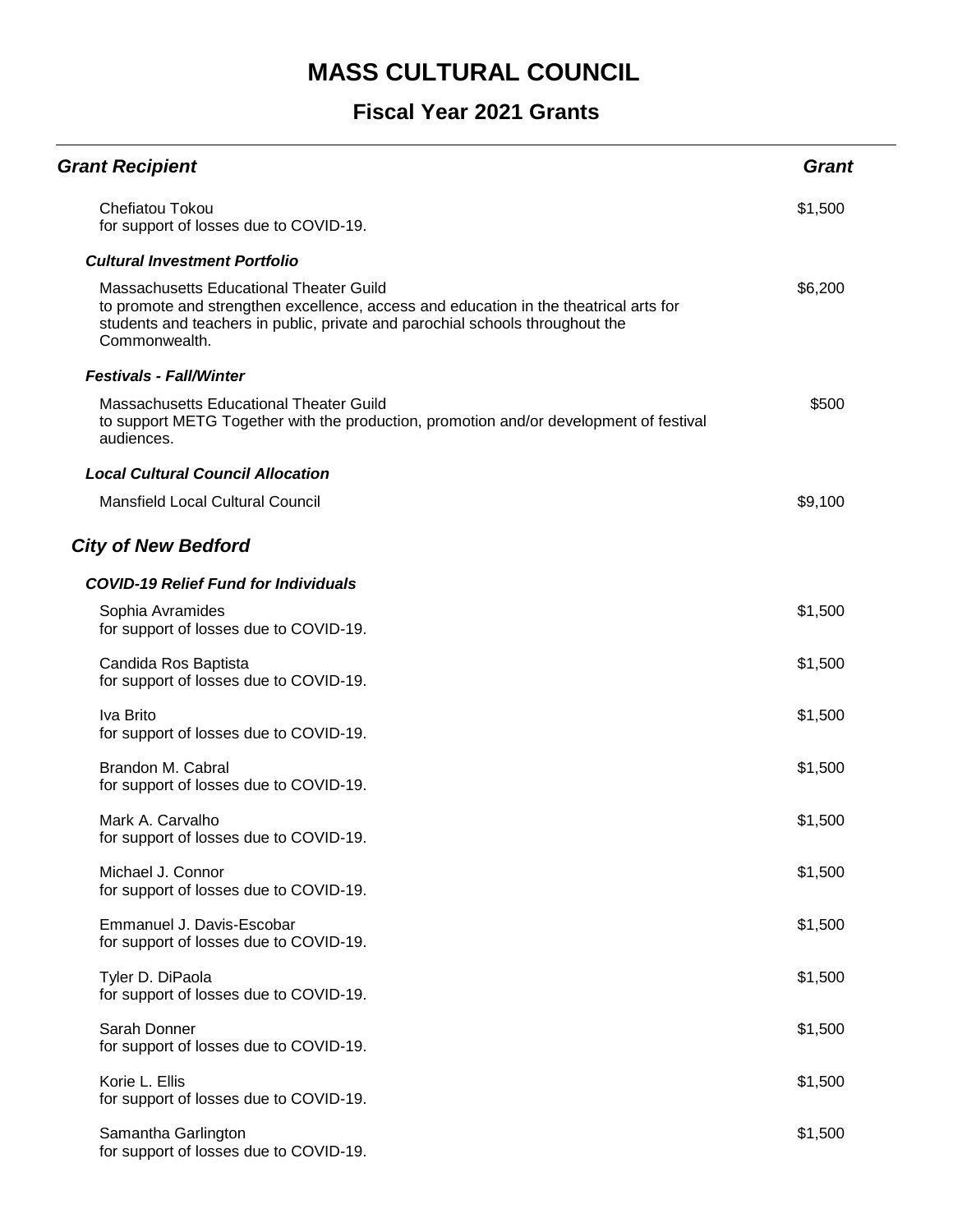| <b>Grant Recipient</b>                                                                                                                                                                                                                                                                    | <b>Grant</b> |
|-------------------------------------------------------------------------------------------------------------------------------------------------------------------------------------------------------------------------------------------------------------------------------------------|--------------|
| Danielle Gibson<br>for support of losses due to COVID-19.                                                                                                                                                                                                                                 | \$1,500      |
| David Guadalupe<br>for support of losses due to COVID-19.                                                                                                                                                                                                                                 | \$1,500      |
| Aleisea M. Guzman<br>for support of losses due to COVID-19.                                                                                                                                                                                                                               | \$1,500      |
| Andrew D. Kepinski<br>for support of losses due to COVID-19.                                                                                                                                                                                                                              | \$1,500      |
| Katherine Knutsen<br>for support of losses due to COVID-19.                                                                                                                                                                                                                               | \$1,500      |
| <b>Grace Liang Tysk</b><br>for support of losses due to COVID-19.                                                                                                                                                                                                                         | \$1,500      |
| Virginia R. Rego<br>for support of losses due to COVID-19.                                                                                                                                                                                                                                | \$1,500      |
| Patrice L. Tiedemann<br>for support of losses due to COVID-19.                                                                                                                                                                                                                            | \$1,500      |
| <b>Cultural Facilities Fund</b>                                                                                                                                                                                                                                                           |              |
| New Bedford Whaling Museum<br>for a systems replacement plan.                                                                                                                                                                                                                             | \$12,000     |
| New Bedford Whaling Museum<br>for a capital plan review of the Museum's 10 buildings and the creation of a 3D existing<br>conditions Revit model that will aid the creation of a campus master plan, providing clarity<br>for long-term site and facility design and use.                 | \$35,000     |
| <b>Cultural Investment Portfolio</b>                                                                                                                                                                                                                                                      |              |
| <b>AHA! New Bedford</b><br>to support programming by and for the LGTBQA community and New Bedford residents<br>presented as part of the June 10th, 2021 AHA! Night which is themed, PRIDE.                                                                                                | \$2,500      |
| The Coalition for Buzzards Bay, Inc.<br>to promote restoration, protection, and sustainable use and enjoyment of Buzzards Bay.                                                                                                                                                            | \$37,500     |
| Community Boating Center, Inc.<br>to support an artist-done mural to raise awarenessa bout marine debris.                                                                                                                                                                                 | \$1,000      |
| Dream Out Loud Center, Inc.<br>to advance the personal and career goals of South Coast residents through innovation,<br>education and mentoring, by using creative writing, graphic design, music, theater and<br>video projects to inspire a healthy individual and a vibrant community. | \$3,500      |
| New Bedford Art Museum/ArtWorks!<br>to create an accessible environment that promotes participation in the arts through<br>exhibitions and education; and to collaborate with diverse cultural groups to spark<br>community engagement.                                                   | \$9,100      |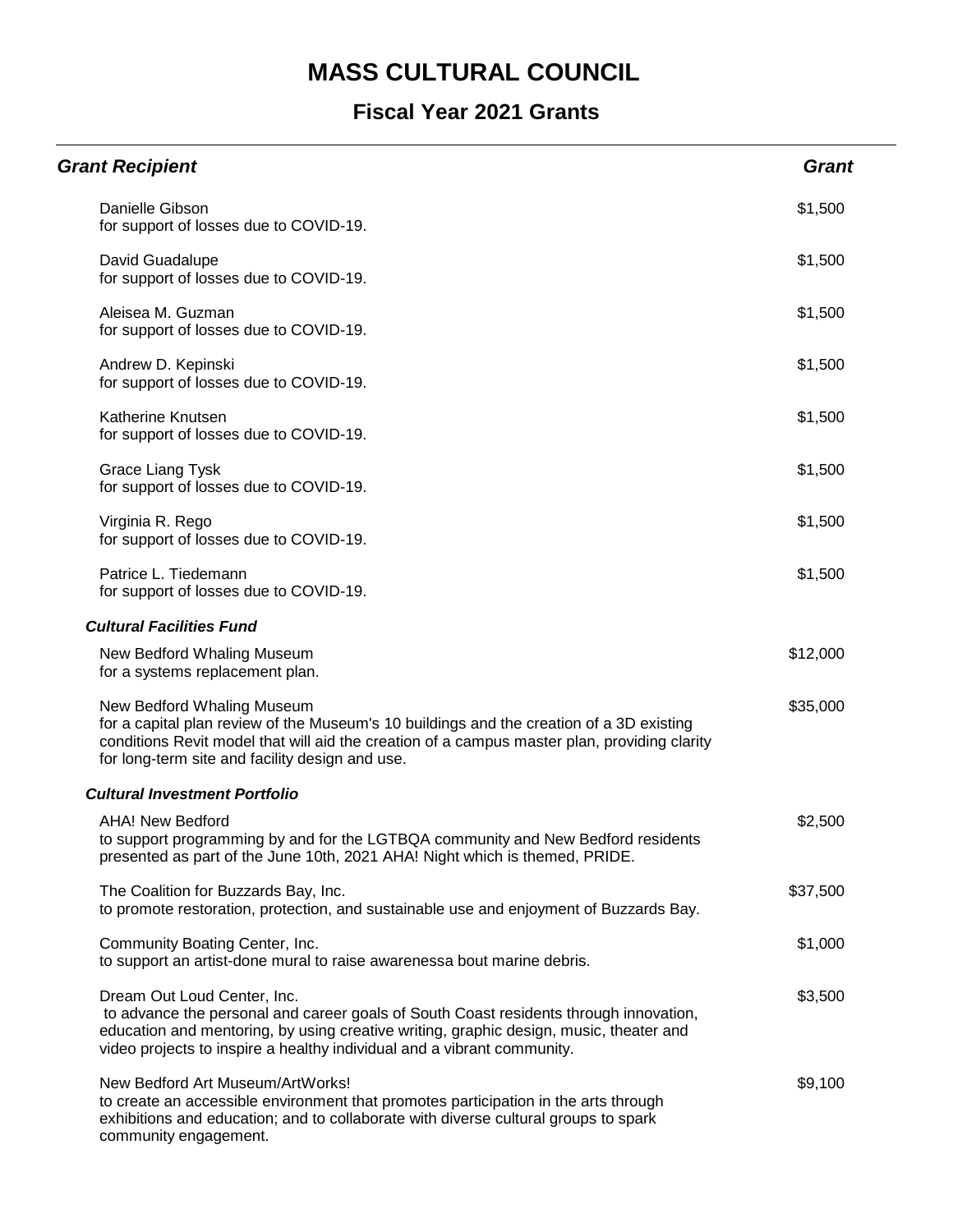#### **Fiscal Year 2021 Grants**

| <b>Grant Recipient</b>                                                                                                                                                                                                                                                                                                                                                                                                                                                                                                                     | <b>Grant</b> |
|--------------------------------------------------------------------------------------------------------------------------------------------------------------------------------------------------------------------------------------------------------------------------------------------------------------------------------------------------------------------------------------------------------------------------------------------------------------------------------------------------------------------------------------------|--------------|
| New Bedford Fishing Heritage Center<br>to educate the public about the history and culture of New Bedford's commercial fishing<br>industry and to document that culture and history for future generations.                                                                                                                                                                                                                                                                                                                                | \$3,500      |
| New Bedford Historical Society, Inc.<br>to preserve and celebrate the history and heritage of African Americans, Cape Verdeans,<br>Native Americans, and other people of color in New Bedford,                                                                                                                                                                                                                                                                                                                                             | \$3,500      |
| New Bedford Symphony Orchestra Assn.<br>to enrich lives through the transforming power of great music.                                                                                                                                                                                                                                                                                                                                                                                                                                     | \$15,100     |
| New Bedford Whaling Museum<br>to educate and interest all the public in the historic interaction of humans with whales<br>worldwide; in the history of Old Dartmouth [New Bedford] and adjacent communities; and in<br>regional maritime activities.                                                                                                                                                                                                                                                                                       | \$36,600     |
| Rotch-Jones-Duff House & Garden Museum<br>to preserve one of the nation's finest Greek Revival mansions and its historic grounds and<br>gardens to the highest standard; to interest and educate the public through exhibits and<br>interpretive historical and horticultural programs that document the history of New Bedford<br>and important chapters in American history through the lives of the three families who lived<br>in the house; and to acquire and care for appropriate artifacts, furnishings and period<br>collections. | \$9,500      |
| Seaglass Theater Company, Inc.<br>to support a free virtual concert series of opera and musical theater selections sung by 7<br>female identifying artists, accompanied by a 3-piece band.                                                                                                                                                                                                                                                                                                                                                 | \$1,000      |
| Spinner Publications, Inc.<br>to record and promote the history and culture of the cities and towns of southeastern<br>Massachusetts, primarily through the publication of books, and to foster the growth of<br>writers, artists and citizen historians.                                                                                                                                                                                                                                                                                  | \$4,500      |
| Waterfront Historic Area League<br>to promote the restoration and reuse of historic structures throughout New Bedford through<br>preservation, advocacy and education.                                                                                                                                                                                                                                                                                                                                                                     | \$7,000      |
| Youth Opportunities Unlimited<br>to support a project to introduce youth to the craft of ceramics in partnership with<br>ArtScapes, New Bedford.                                                                                                                                                                                                                                                                                                                                                                                           | \$1,000      |
| Zeiterion Theatre, Inc.<br>to provide New Bedford and the Southcoast region with performing arts programming that<br>inspires, educates, engages and entertains by presenting programs of excellence that<br>speak to a diversity of cultures and interests; Encourage and enrich young people's<br>participation, experience and understanding of the arts and creativity and by participating in<br>New Bedford's revitalization efforts.                                                                                                | \$28,800     |
| <b>Cultural Organization Economic Recovery</b>                                                                                                                                                                                                                                                                                                                                                                                                                                                                                             |              |
| New Bedford Port Society<br>for employee payroll and benefit costs or utilities, as documented by the Contractor in the<br>grant application, to support recovery from the negative impact of the coronavirus/COVID-                                                                                                                                                                                                                                                                                                                       | \$15,000     |

19 pandemic.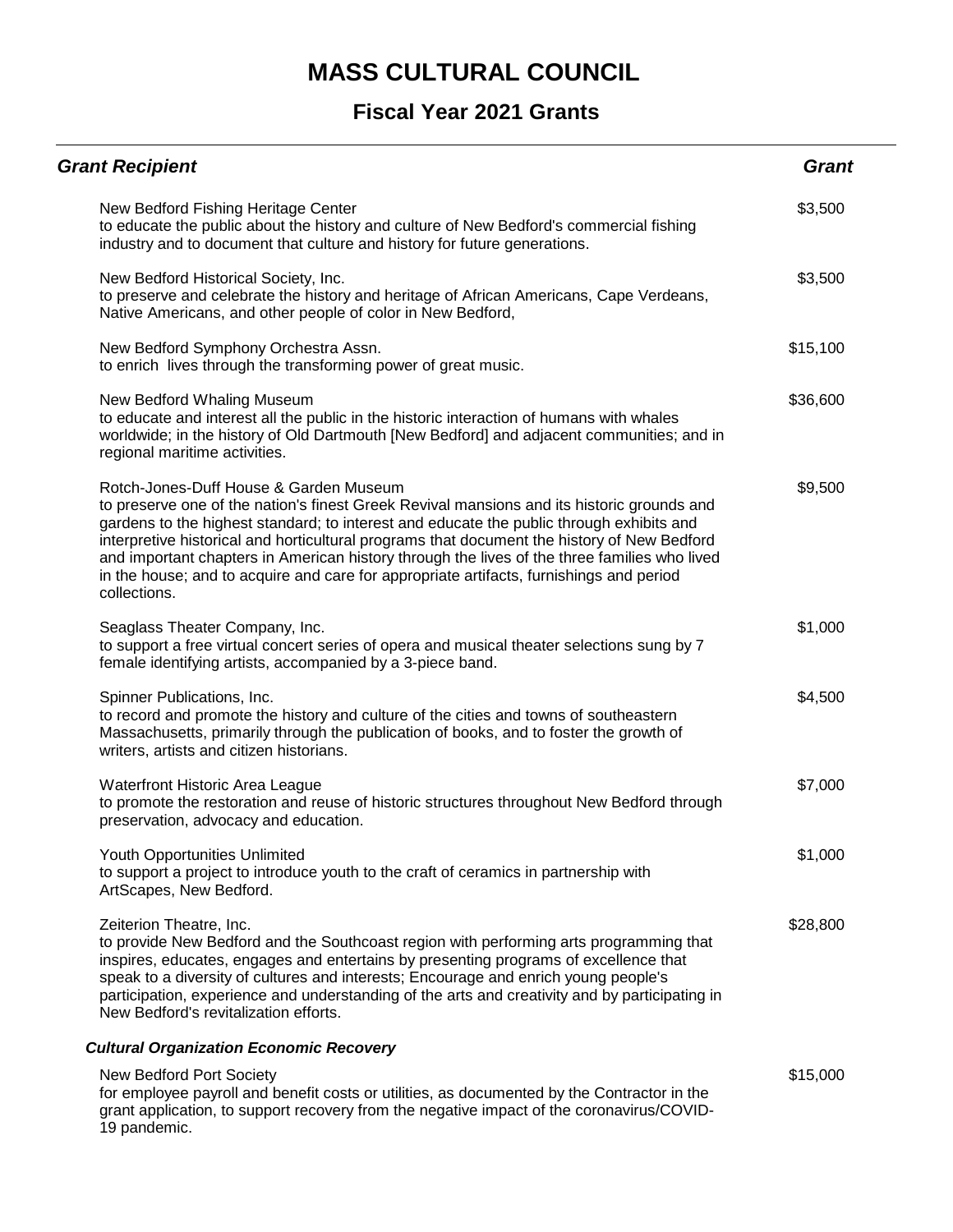| <b>Grant Recipient</b>                                                                                                                                                                                                                                                                                         | Grant     |
|----------------------------------------------------------------------------------------------------------------------------------------------------------------------------------------------------------------------------------------------------------------------------------------------------------------|-----------|
| New Bedford Whaling Museum<br>for employee payroll and benefit costs or current mortgage payments, mortgage interest or<br>rent or utilities, as documented by the Contractor in the grant application, to support<br>recovery from the negative impact of the coronavirus/COVID-19 pandemic.                  | \$100,000 |
| <b>Waterfront Historic Area League</b><br>for employee payroll and benefit costs or current mortgage payments, mortgage interest or<br>rent or utilities, as documented by the Contractor in the grant application, to support<br>recovery from the negative impact of the coronavirus/COVID-19 pandemic.      | \$77,000  |
| Your Theatre, Inc.<br>for employee payroll and benefit costs or current mortgage payments, mortgage interest or<br>rent or utilities or general operations, as documented by the Contractor in the grant<br>application, to support recovery from the negative impact of the coronavirus/COVID-19<br>pandemic. | \$23,000  |
| Zeiterion Theatre, Inc.<br>for employee payroll and benefit costs, as documented by the Contractor in the grant<br>application, to support recovery from the negative impact of the coronavirus/COVID-19<br>pandemic.                                                                                          | \$100,000 |
| <b>Festivals - Fall/Winter</b>                                                                                                                                                                                                                                                                                 |           |
| <b>AHA! New Bedford</b><br>to support SouthCoast Spring Arts with the production, promotion and/or development of<br>festival audiences.                                                                                                                                                                       | \$500     |
| <b>Gaming Mitigation</b>                                                                                                                                                                                                                                                                                       |           |
| New Bedford Festival Theatre, Inc.<br>to mitigate operation of gaming facilities that threaten the sustainability of non-profit and<br>municipal performing arts centers in Massachusetts by providing capital to preserve their<br>ability to compete in an unbalanced marketplace.                           | \$3,693   |
| New Bedford Symphony Orchestra Assn.<br>to mitigate operation of gaming facilities that threaten the sustainability of non-profit and<br>municipal performing arts centers in Massachusetts by providing capital to preserve their<br>ability to compete in an unbalanced marketplace.                         | \$2,361   |
| Your Theatre, Inc.<br>to mitigate operation of gaming facilities that threaten the sustainability of non-profit and<br>municipal performing arts centers in Massachusetts by providing capital to preserve their<br>ability to compete in an unbalanced marketplace.                                           | \$1,000   |
| Zeiterion Theatre, Inc.<br>to mitigate operation of gaming facilities that threaten the sustainability of non-profit and<br>municipal performing arts centers in Massachusetts by providing capital to preserve their<br>ability to compete in an unbalanced marketplace.                                      | \$123,240 |
| <b>Local Cultural Council Allocation</b>                                                                                                                                                                                                                                                                       |           |
| New Bedford Cultural Council                                                                                                                                                                                                                                                                                   | \$107,400 |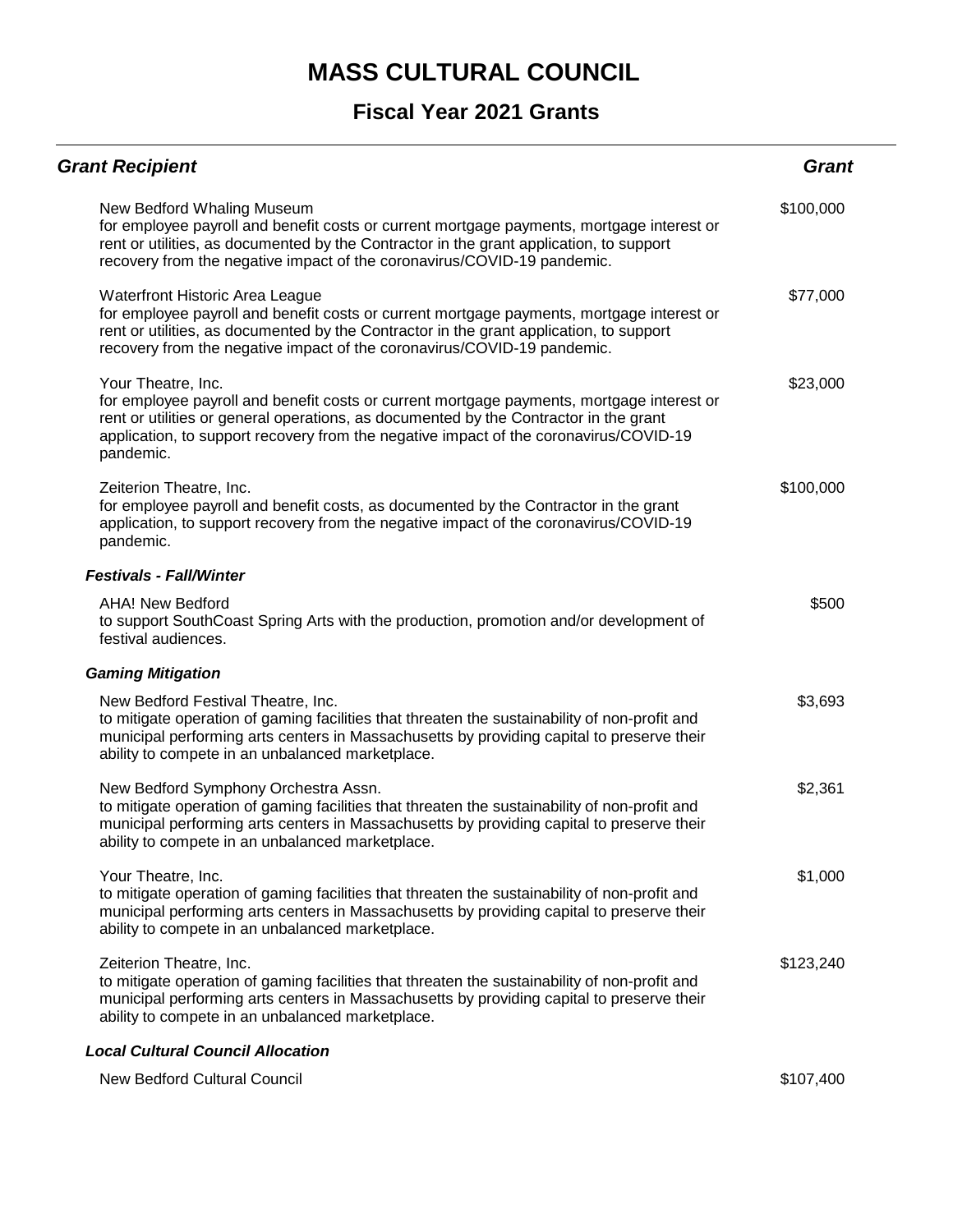| <b>Grant Recipient</b>                                                                                                                                                                                                                                                     | Grant    |
|----------------------------------------------------------------------------------------------------------------------------------------------------------------------------------------------------------------------------------------------------------------------------|----------|
| <b>Massachusetts Cultural Districts Initiative</b>                                                                                                                                                                                                                         |          |
| <b>Seaport Cultural District</b><br>to increase the capacity of arts and culture programming, promote an image of New<br>Bedford as a vibrant, culturally diverse community, and leverage the district's partners as a<br>model for a collaborative structure of recovery. | \$7,500  |
| <b>STARS Residency</b>                                                                                                                                                                                                                                                     |          |
| Our Sisters' School, Inc.<br>for a partially remote, partially in-person school residency with Ben Gilbarg of Big Picture<br>Anthems to create a celebratory all-school video project.                                                                                     | \$5,000  |
| Whaling City Junior/Senior High School<br>for a fully in-person school residency with artist Mark Carvalho in socially conscious street<br>art.                                                                                                                            | \$5,000  |
| <b>Universal Participation</b>                                                                                                                                                                                                                                             |          |
| New Bedford Art Museum/ArtWorks!<br>for participating in Innovation and Learning Network workshops.                                                                                                                                                                        | \$3,000  |
| <b>YouthReach</b>                                                                                                                                                                                                                                                          |          |
| New Bedford Whaling Museum<br>to provide 18 low-income, academically motivated high school students with resources and<br>experiences to deepen community engagement, promote personal and professional<br>development, and cultivate college and career readiness.        | \$20,000 |
| <b>Town of North Attleborough</b>                                                                                                                                                                                                                                          |          |
| <b>Artist Fellowship</b>                                                                                                                                                                                                                                                   |          |
| Charlotte A. Meehan<br>for artistic professional development.                                                                                                                                                                                                              | \$15,000 |
| <b>COVID-19 Relief Fund for Individuals</b>                                                                                                                                                                                                                                |          |
| Deborah Bettencourt<br>for support of losses due to COVID-19.                                                                                                                                                                                                              | \$1,500  |
| Lynne P Carlson<br>for support of losses due to COVID-19.                                                                                                                                                                                                                  | \$1,500  |
| Lynda S. Fish<br>for support of losses due to COVID-19.                                                                                                                                                                                                                    | \$1,500  |
| Diane M. Lanzlinger<br>for support of losses due to COVID-19.                                                                                                                                                                                                              | \$1,500  |
| Isabelle Lanzlinger<br>for support of losses due to COVID-19.                                                                                                                                                                                                              | \$1,500  |
| <b>Local Cultural Council Allocation</b>                                                                                                                                                                                                                                   |          |
| North Attleborough Cultural Council                                                                                                                                                                                                                                        | \$14,400 |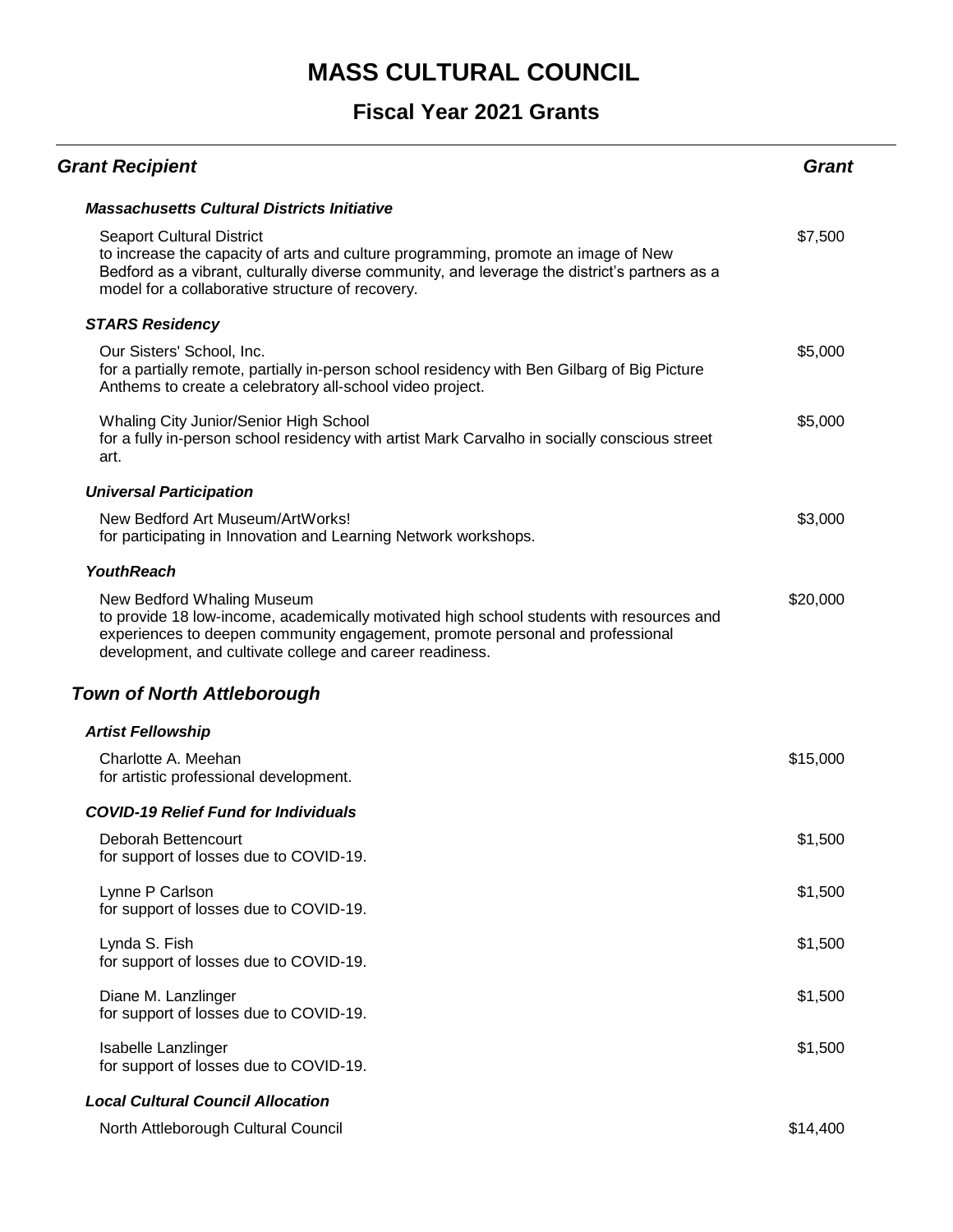| <b>Grant Recipient</b>                                                                                                                                                      | <b>Grant</b> |
|-----------------------------------------------------------------------------------------------------------------------------------------------------------------------------|--------------|
| <b>Town of Norton</b>                                                                                                                                                       |              |
| <b>COVID-19 Relief Fund for Individuals</b>                                                                                                                                 |              |
| Jennifer Bloch<br>for support of losses due to COVID-19.                                                                                                                    | \$1,500      |
| <b>Cultural Investment Portfolio</b>                                                                                                                                        |              |
| Off-Kendrik, Inc.<br>to support a project to make productions accessible to people who do not speak the<br>languages that our public performances are usually performed in. | \$1,000      |
| <b>Local Cultural Council Allocation</b>                                                                                                                                    |              |
| <b>Norton Cultural Council</b>                                                                                                                                              | \$10,600     |
| <b>Town of Raynham</b>                                                                                                                                                      |              |
| <b>Local Cultural Council Allocation</b>                                                                                                                                    |              |
| Raynham Cultural Council                                                                                                                                                    | \$6,900      |
| <b>Town of Rehoboth</b>                                                                                                                                                     |              |
| <b>Local Cultural Council Allocation</b>                                                                                                                                    |              |
| <b>Rehoboth Cultural Council</b>                                                                                                                                            | \$6,600      |
| <b>Town of Seekonk</b>                                                                                                                                                      |              |
| <b>Local Cultural Council Allocation</b>                                                                                                                                    |              |
| Seekonk Cultural Council                                                                                                                                                    | \$7,200      |
| <b>STARS Residency</b>                                                                                                                                                      |              |
| George R. Martin School<br>for a fully remote school residency with Mass Audubon's Science of Massachusetts in<br>energy processes.                                         | \$4,450      |
| <b>Town of Somerset</b>                                                                                                                                                     |              |
| <b>COVID-19 Relief Fund for Individuals</b>                                                                                                                                 |              |
| Charles R. Boucher<br>for support of losses due to COVID-19.                                                                                                                | \$1,500      |
| <b>Local Cultural Council Allocation</b>                                                                                                                                    |              |
| Somerset Cultural Council                                                                                                                                                   | \$8,700      |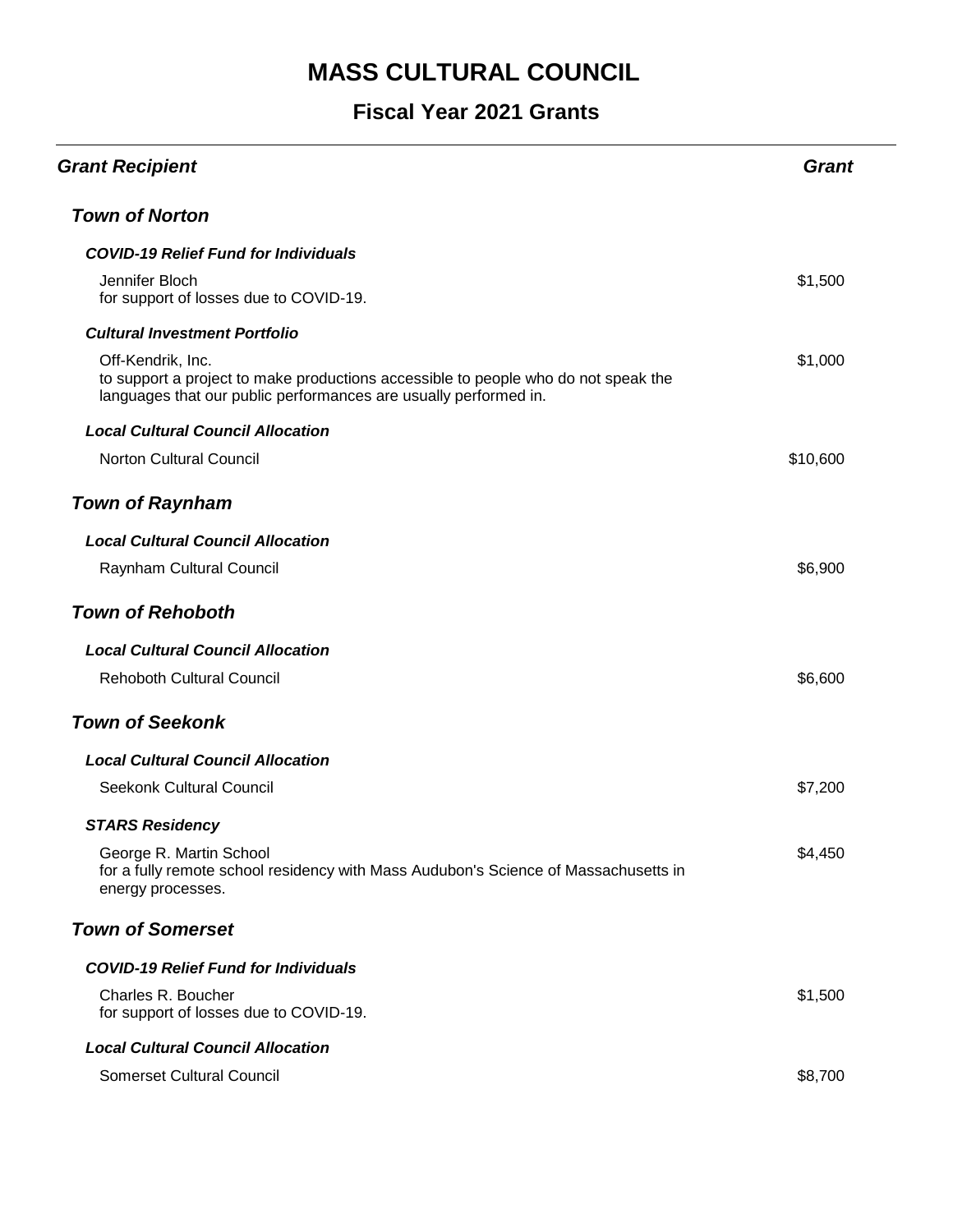| <b>Grant Recipient</b>                                                                                                                                                                                                                                                                   | Grant    |
|------------------------------------------------------------------------------------------------------------------------------------------------------------------------------------------------------------------------------------------------------------------------------------------|----------|
| <b>Town of Swansea</b>                                                                                                                                                                                                                                                                   |          |
| <b>Local Cultural Council Allocation</b>                                                                                                                                                                                                                                                 |          |
| Swansea Cultural Council                                                                                                                                                                                                                                                                 | \$8,900  |
| <b>City of Taunton</b>                                                                                                                                                                                                                                                                   |          |
| <b>COVID-19 Relief Fund for Individuals</b>                                                                                                                                                                                                                                              |          |
| Jacob Child<br>for support of losses due to COVID-19.                                                                                                                                                                                                                                    | \$1,500  |
| Jenna L. Scott<br>for support of losses due to COVID-19.                                                                                                                                                                                                                                 | \$1,500  |
| <b>Cultural Investment Portfolio</b>                                                                                                                                                                                                                                                     |          |
| Downtown Taunton Foundation, Inc.<br>to support two live theater productions and four live music performances that are free and<br>open to the public.                                                                                                                                   | \$2,500  |
| Old Colony Historical Society<br>for a project to celebrate Black History Month at the Old Colony History Museum with live<br>performances of The Toby Gilmore Story.                                                                                                                    | \$1,000  |
| <b>Festivals - Fall/Winter</b>                                                                                                                                                                                                                                                           |          |
| Downtown Taunton Foundation, Inc.<br>to support Downtown Theatre Festival with the production, promotion and/or development<br>of festival audiences.                                                                                                                                    | \$500    |
| <b>Taunton Art Association</b><br>to support TAA Paints En Plein Air with the production, promotion and/or development of<br>festival audiences.                                                                                                                                         | \$500    |
| <b>Gaming Mitigation</b>                                                                                                                                                                                                                                                                 |          |
| The District Center for the Arts, Inc.<br>to mitigate operation of gaming facilities that threaten the sustainability of non-profit and<br>municipal performing arts centers in Massachusetts by providing capital to preserve their<br>ability to compete in an unbalanced marketplace. | \$1,447  |
| <b>Local Cultural Council Allocation</b>                                                                                                                                                                                                                                                 |          |
| <b>Taunton Cultural Council</b>                                                                                                                                                                                                                                                          | \$41,800 |
| <b>Town of Westport</b>                                                                                                                                                                                                                                                                  |          |
| <b>COVID-19 Relief Fund for Individuals</b>                                                                                                                                                                                                                                              |          |
| Lisa J. Bibeau<br>for support of losses due to COVID-19.                                                                                                                                                                                                                                 | \$1,500  |